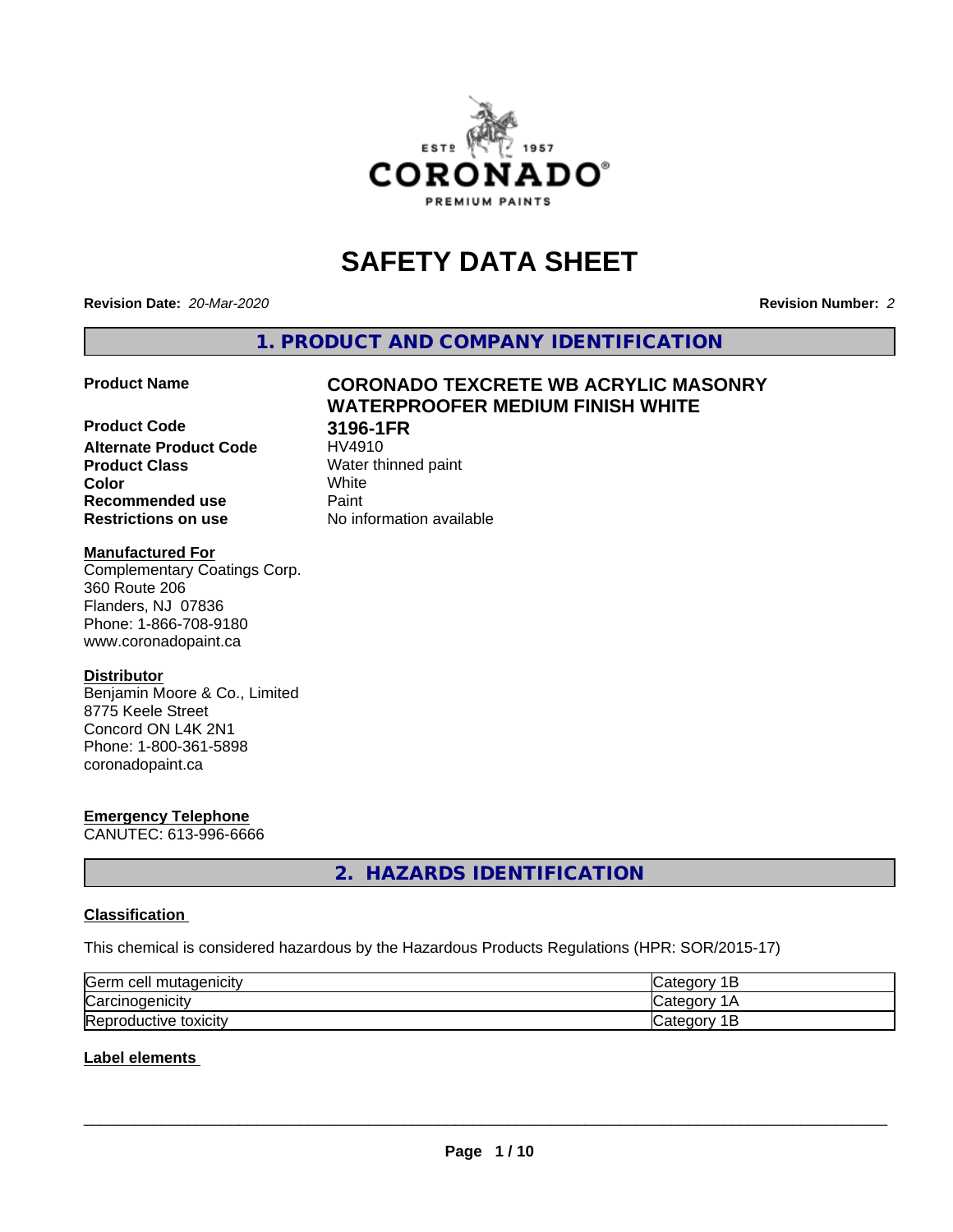### **Danger**

**Hazard statements** May cause genetic defects May cause cancer May damage fertility or the unborn child



**Appearance** liquid **Odor** little or no odor

#### **Precautionary Statements - Prevention**

Obtain special instructions before use Do not handle until all safety precautions have been read and understood Use personal protective equipment as required

#### **Precautionary Statements - Response**

IF exposed or concerned: Get medical advice/attention

**Precautionary Statements - Storage**

Store locked up

#### **Precautionary Statements - Disposal**

Dispose of contents/container to an approved waste disposal plant

#### **Other information**

No information available

| <b>Chemical name</b>          | CAS No.    | Weight-%       | <b>Hazardous Material</b><br>registry number<br>(HMIRA registry #) | Date HMIRA filed and<br>Information Review Act date exemption granted<br>(if applicable) |
|-------------------------------|------------|----------------|--------------------------------------------------------------------|------------------------------------------------------------------------------------------|
| Limestone                     | 1317-65-3  | $10 - 30%$     |                                                                    |                                                                                          |
| Titanium dioxide              | 13463-67-7 | 7 - 13%        |                                                                    |                                                                                          |
| Nepheline syenite             | 37244-96-5 | 7 - 13%        |                                                                    |                                                                                          |
| Silica, mica                  | 12001-26-2 | 1 - 5%         |                                                                    |                                                                                          |
| Glass, oxide                  | 65997-17-3 | $-5%$          |                                                                    |                                                                                          |
| Silica, crystalline           | 14808-60-7 | $0.25 - 0.5\%$ |                                                                    |                                                                                          |
| Carbamic acid,                | 10605-21-7 | $0.1 - 0.25%$  |                                                                    |                                                                                          |
| 1H-benzimidazol-2-yl-, methyl |            |                |                                                                    |                                                                                          |
| ester                         |            |                |                                                                    |                                                                                          |

**3. COMPOSITION INFORMATION ON COMPONENTS**

\*The exact percentage (concentration) of composition has been withheld as a trade secret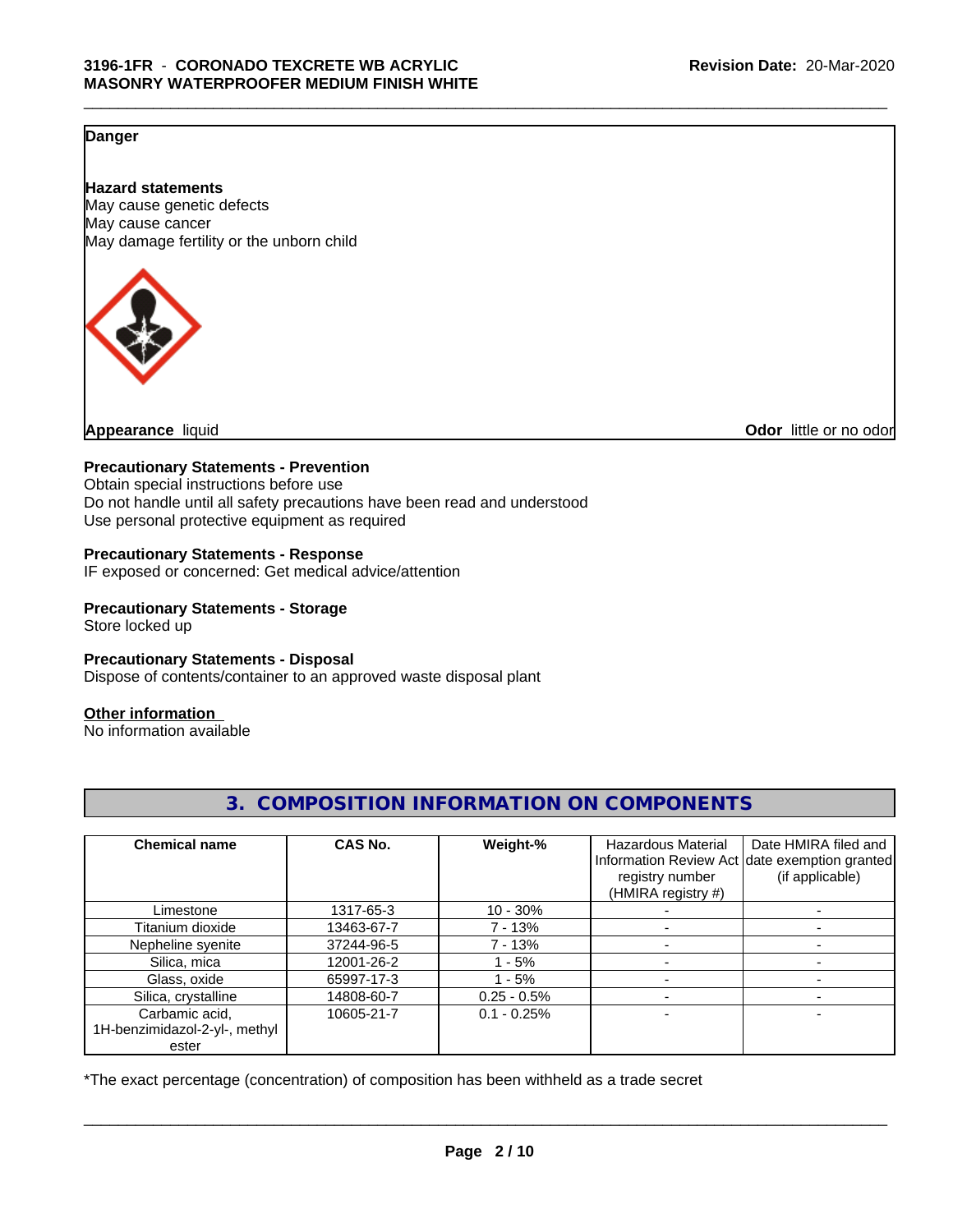|                                        | 4. FIRST AID MEASURES                                                                                    |
|----------------------------------------|----------------------------------------------------------------------------------------------------------|
| <b>General Advice</b>                  | If symptoms persist, call a physician. Show this safety data<br>sheet to the doctor in attendance.       |
| <b>Eye Contact</b>                     | Rinse thoroughly with plenty of water for at least 15<br>minutes and consult a physician.                |
| <b>Skin Contact</b>                    | Wash off immediately with soap and plenty of water while<br>removing all contaminated clothes and shoes. |
| <b>Inhalation</b>                      | Move to fresh air. If symptoms persist, call a physician.                                                |
| Ingestion                              | Clean mouth with water and afterwards drink plenty of<br>water. Consult a physician if necessary.        |
| <b>Most Important Symptoms/Effects</b> | None known.                                                                                              |
| <b>Notes To Physician</b>              | Treat symptomatically.                                                                                   |

**5. FIRE-FIGHTING MEASURES**

| <b>Suitable Extinguishing Media</b>                                              | Use extinguishing measures that are appropriate to local<br>circumstances and the surrounding environment.                                   |
|----------------------------------------------------------------------------------|----------------------------------------------------------------------------------------------------------------------------------------------|
| Protective equipment and precautions for firefighters                            | As in any fire, wear self-contained breathing apparatus<br>pressure-demand, MSHA/NIOSH (approved or equivalent)<br>and full protective gear. |
| <b>Specific Hazards Arising From The Chemical</b>                                | Closed containers may rupture if exposed to fire or<br>extreme heat.                                                                         |
| Sensitivity to mechanical impact                                                 | No                                                                                                                                           |
| Sensitivity to static discharge                                                  | No.                                                                                                                                          |
| <b>Flash Point Data</b><br>Flash point (°F)<br>Flash Point (°C)<br><b>Method</b> | Not applicable<br>Not applicable<br>Not applicable                                                                                           |
| <b>Flammability Limits In Air</b>                                                |                                                                                                                                              |
| Lower flammability limit:<br><b>Upper flammability limit:</b>                    | Not applicable<br>Not applicable                                                                                                             |
| <b>Flammability: 0</b><br>NFPA<br>Health: 2                                      | <b>Instability: 0</b><br><b>Special:</b> Not Applicable                                                                                      |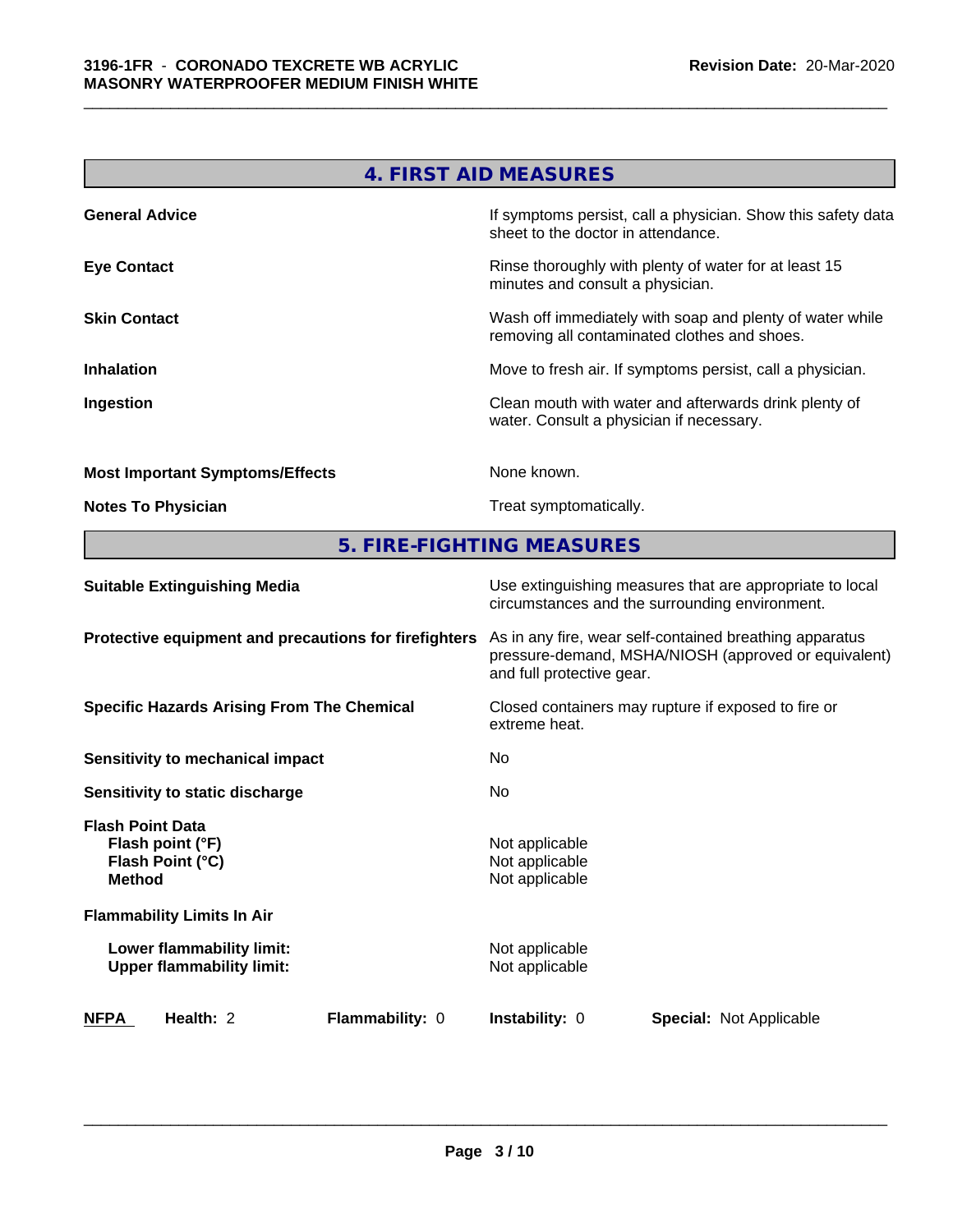#### **NFPA Legend**

- 0 Not Hazardous
- 1 Slightly
- 2 Moderate
- 3 High
- 4 Severe

*The ratings assigned are only suggested ratings, the contractor/employer has ultimate responsibilities for NFPA ratings where this system is used.*

*Additional information regarding the NFPA rating system is available from the National Fire Protection Agency (NFPA) at www.nfpa.org.*

### **6. ACCIDENTAL RELEASE MEASURES**

**Personal Precautions Avoid contact with skin, eyes and clothing. Ensure** Avoid contact with skin, eyes and clothing. Ensure adequate ventilation.

**Other Information Department Information Department Intervent further leakage or spillage if safe to do so.** 

**Environmental precautions** See Section 12 for additional Ecological Information.

**Methods for Cleaning Up Example 20 Soak** up with inert absorbent material. Sweep up and shovel into suitable containers for disposal.

# **7. HANDLING AND STORAGE**

**Handling Avoid contact with skin, eyes and clothing. Avoid breathing Handling Avoid breathing** vapors, spray mists or sanding dust. In case of insufficient ventilation, wear suitable respiratory equipment.

**Storage** Storage **Keep container tightly closed.** Keep out of the reach of

#### **Incompatible Materials Incompatible Materials No information available**

**8. EXPOSURE CONTROLS/PERSONAL PROTECTION**

children.

#### **Exposure Limits**

| <b>Chemical name</b> | <b>ACGIH TLV</b>           | <b>Alberta</b>              | <b>British Columbia</b>     | <b>Ontario</b>              | Quebec                      |
|----------------------|----------------------------|-----------------------------|-----------------------------|-----------------------------|-----------------------------|
| Limestone            | N/E                        | 10 mg/m $3 - TWA$           | 10 mg/m $3$ - TWA           | N/E                         | 10 mg/m $3$ - TWAEV         |
|                      |                            |                             | $3$ mg/m <sup>3</sup> - TWA |                             |                             |
|                      |                            |                             | $20 \text{ mg/m}^3$ - STEL  |                             |                             |
| Titanium dioxide     | TWA: $10 \text{ mg/m}^3$   | $10 \text{ mg/m}^3$ - TWA   | 10 mg/m $3$ - TWA           | 10 mg/m $3$ - TWA           | 10 mg/m $3$ - TWAEV         |
|                      |                            |                             | $3$ mg/m <sup>3</sup> - TWA |                             |                             |
| Nepheline syenite    | N/E                        | N/E                         | N/E                         | 10 mg/m $3$ - TWA           | N/E                         |
| Silica, mica         | TWA: $3 \text{ mg/m}^3$    | $3$ mg/m <sup>3</sup> - TWA | $3$ mg/m <sup>3</sup> - TWA | $3$ mg/m <sup>3</sup> - TWA | 3 mg/m <sup>3</sup> - TWAEV |
|                      | respirable particulate     |                             |                             |                             |                             |
|                      | matter                     |                             |                             |                             |                             |
| Glass, oxide         | TWA: 1 fiber/cm3           | $5 \text{ mg/m}^3$ - TWA    | 1 fibre/cm3 - TWA           | 1 fibre/cm3 - TWA           | 10 mg/m $3 - TWAEV$         |
|                      | respirable fibers:         | 1 fibre/cm3 - TWA           | $5 \text{ mg/m}^3$ - TWA    | $5 \text{ mg/m}^3$ - TWA    |                             |
|                      | length $>5 \mu m$ , aspect |                             |                             |                             |                             |
|                      | ratio $>=3:1$ , as         |                             |                             |                             |                             |
|                      | determined by the          |                             |                             |                             |                             |
|                      | membrane filter            |                             |                             |                             |                             |
|                      | method at 400-450X         |                             |                             |                             |                             |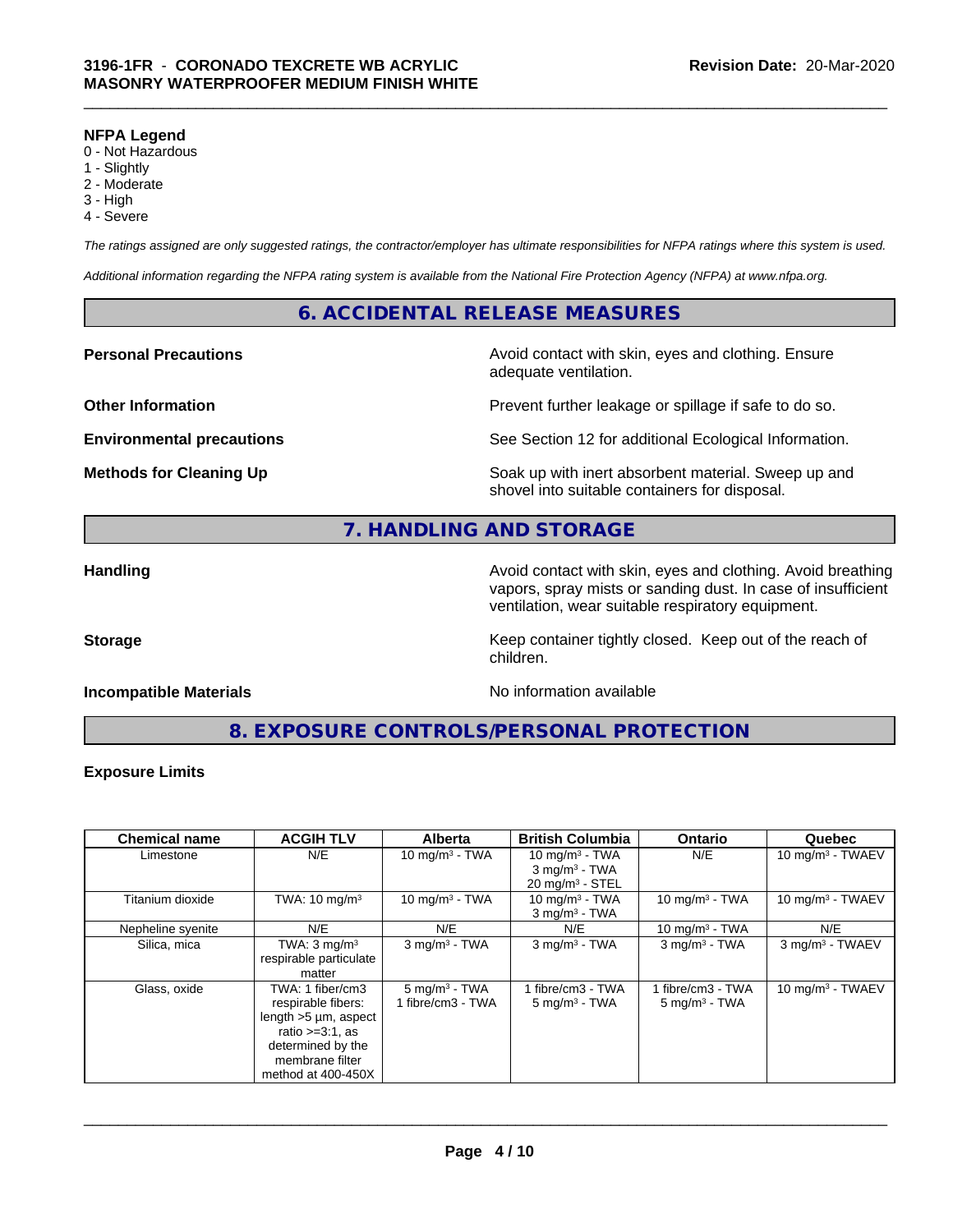|                     | magnification [4-mm<br>objective], using<br>phase-contrast<br>illumination<br>TWA: $5 \text{ mg/m}^3$<br>inhalable particulate<br>matter |                                 |                                 |                             |                              |  |
|---------------------|------------------------------------------------------------------------------------------------------------------------------------------|---------------------------------|---------------------------------|-----------------------------|------------------------------|--|
| Silica, crystalline | TWA: 0.025 mg/m <sup>3</sup><br>respirable particulate<br>matter                                                                         | $0.025$ mg/m <sup>3</sup> - TWA | $0.025$ mg/m <sup>3</sup> - TWA | $0.10 \text{ mg/m}^3$ - TWA | $0.1 \text{ mg/m}^3$ - TWAEV |  |

\_\_\_\_\_\_\_\_\_\_\_\_\_\_\_\_\_\_\_\_\_\_\_\_\_\_\_\_\_\_\_\_\_\_\_\_\_\_\_\_\_\_\_\_\_\_\_\_\_\_\_\_\_\_\_\_\_\_\_\_\_\_\_\_\_\_\_\_\_\_\_\_\_\_\_\_\_\_\_\_\_\_\_\_\_\_\_\_\_\_\_\_\_

#### **Legend**

ACGIH - American Conference of Governmental Industrial Hygienists

Alberta - Alberta Occupational Exposure Limits

British Columbia - British Columbia Occupational Exposure Limits

Ontario - Ontario Occupational Exposure Limits

Quebec - Quebec Occupational Exposure Limits

N/E - Not established

#### **Personal Protective Equipment**

**Eye/Face Protection Safety glasses with side-shields. Skin Protection**<br> **Respiratory Protection**<br> **Respiratory Protection**<br> **Protective gloves and impervious clothing.**<br>
Use only with adequate ventilation. In oper

**Engineering Measures Ensure** Ensure adequate ventilation, especially in confined areas.

Use only with adequate ventilation. In operations where exposure limits are exceeded, use a NIOSH approved respirator that has been selected by a technically qualified person for the specific work conditions. When spraying the product or applying in confined areas, wear a NIOSH approved respirator specified for paint spray or organic vapors.

**Hygiene Measures Avoid contact with skin, eyes and clothing. Remove and Avoid contact with skin, eyes and clothing. Remove and Avoid contact with skin, eyes and clothing. Remove and** wash contaminated clothing before re-use. Wash thoroughly after handling.

# **9. PHYSICAL AND CHEMICAL PROPERTIES**

| Appearance                        | liquid                   |
|-----------------------------------|--------------------------|
| <b>Odor</b>                       | little or no odor        |
| <b>Odor Threshold</b>             | No information available |
| Density (Ibs/gal)                 | $11.0 - 11.1$            |
| <b>Specific Gravity</b>           | 1.32 - 1.34              |
| рH                                | No information available |
| <b>Viscosity (cps)</b>            | No information available |
| Solubility(ies)                   | No information available |
| <b>Water solubility</b>           | No information available |
| <b>Evaporation Rate</b>           | No information available |
| Vapor pressure                    | No information available |
| Vapor density                     | No information available |
| Wt. % Solids                      | $60 - 70$                |
| Vol. % Solids                     | $50 - 60$                |
| Wt. % Volatiles                   | $30 - 40$                |
| Vol. % Volatiles                  | $40 - 50$                |
| <b>VOC Regulatory Limit (g/L)</b> | ~< 100                   |
| <b>Boiling Point (°F)</b>         | 212                      |
| <b>Boiling Point (°C)</b>         | 100                      |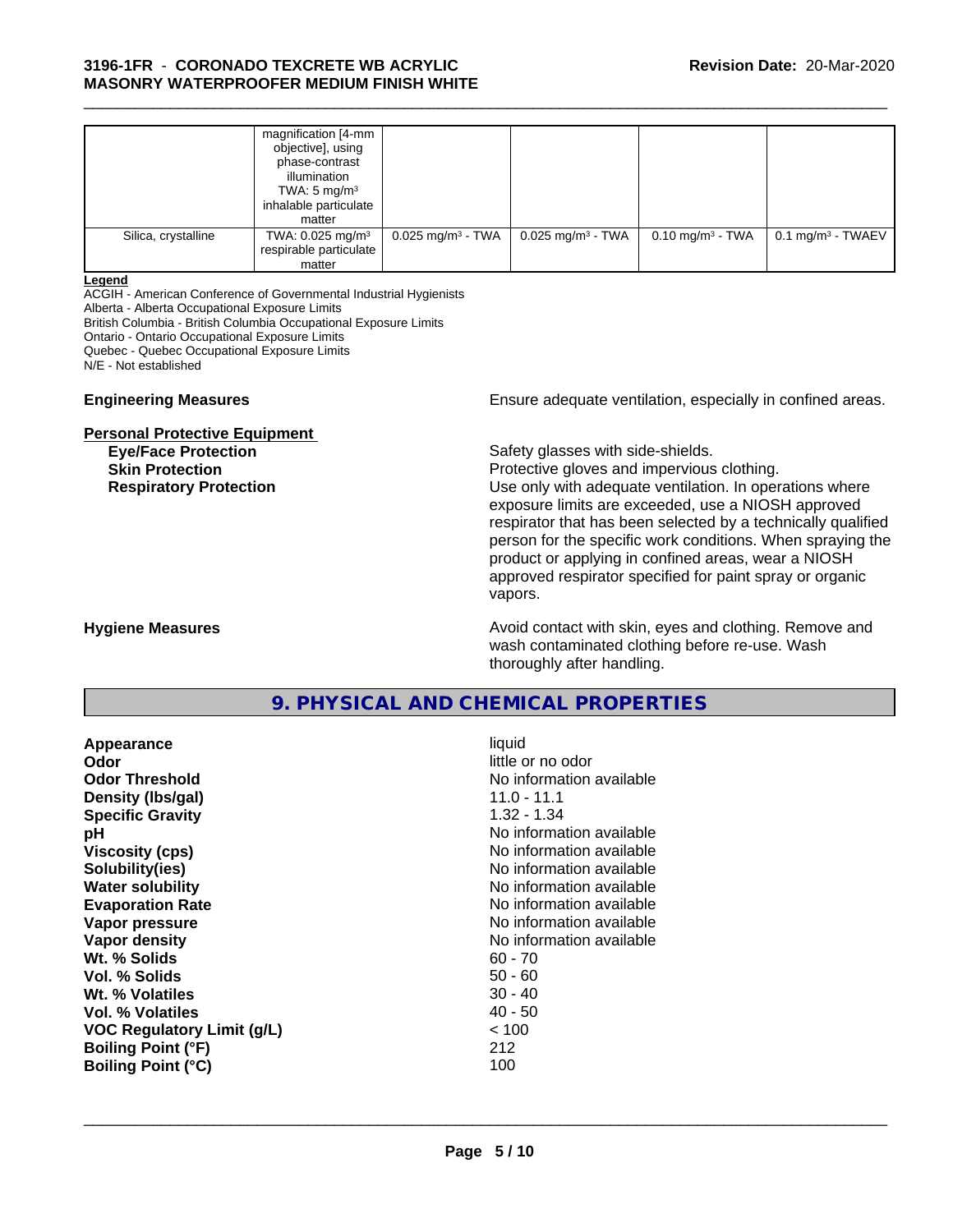| Freezing point (°F)                  | 32                       |
|--------------------------------------|--------------------------|
| <b>Freezing Point (°C)</b>           | 0                        |
| Flash point (°F)                     | Not applicable           |
| Flash Point (°C)                     | Not applicable           |
| <b>Method</b>                        | Not applicable           |
| Flammability (solid, gas)            | Not applicable           |
| <b>Upper flammability limit:</b>     | Not applicable           |
| Lower flammability limit:            | Not applicable           |
| <b>Autoignition Temperature (°F)</b> | No information available |
| <b>Autoignition Temperature (°C)</b> | No information available |
| Decomposition Temperature (°F)       | No information available |
| Decomposition Temperature (°C)       | No information available |
| <b>Partition coefficient</b>         | No information available |

\_\_\_\_\_\_\_\_\_\_\_\_\_\_\_\_\_\_\_\_\_\_\_\_\_\_\_\_\_\_\_\_\_\_\_\_\_\_\_\_\_\_\_\_\_\_\_\_\_\_\_\_\_\_\_\_\_\_\_\_\_\_\_\_\_\_\_\_\_\_\_\_\_\_\_\_\_\_\_\_\_\_\_\_\_\_\_\_\_\_\_\_\_

# **10. STABILITY AND REACTIVITY**

| <b>Reactivity</b>                       | Not Applicable                           |
|-----------------------------------------|------------------------------------------|
| <b>Chemical Stability</b>               | Stable under normal conditions.          |
| <b>Conditions to avoid</b>              | Prevent from freezing.                   |
| <b>Incompatible Materials</b>           | No materials to be especially mentioned. |
| <b>Hazardous Decomposition Products</b> | None under normal use.                   |
| Deceibility of beserves resetions       | None under permal conditions of use      |

# **11. TOXICOLOGICAL INFORMATION**

#### **Product Information Information on likely routes of exposure**

**Principal Routes of Exposure Exposure** Eye contact, skin contact and inhalation.

**Acute Toxicity Product Information Intervention** available **No** information available

**Symptoms** related to the physical, chemical and toxicological characteristics

**Symptoms** No information available

#### **Delayed and immediate effects as well as chronic effects from short and long-term exposure**

**Neurological Effects No information available.** 

**Eye contact Exercise Solution** May cause slight irritation **Skin contact** Substance may cause slight skin irritation. Prolonged or repeated contact may dry skin and cause irritation. **Inhalation Inhalation Inhalation May cause irritation of respiratory tract. Ingestion Ingestion Ingestion may cause gastrointestinal irritation, nausea,** vomiting and diarrhea. **Sensitization** No information available.

 $\overline{\phantom{a}}$  ,  $\overline{\phantom{a}}$  ,  $\overline{\phantom{a}}$  ,  $\overline{\phantom{a}}$  ,  $\overline{\phantom{a}}$  ,  $\overline{\phantom{a}}$  ,  $\overline{\phantom{a}}$  ,  $\overline{\phantom{a}}$  ,  $\overline{\phantom{a}}$  ,  $\overline{\phantom{a}}$  ,  $\overline{\phantom{a}}$  ,  $\overline{\phantom{a}}$  ,  $\overline{\phantom{a}}$  ,  $\overline{\phantom{a}}$  ,  $\overline{\phantom{a}}$  ,  $\overline{\phantom{a}}$ 

**Possibility of hazardous reactions** None under normal conditions of use.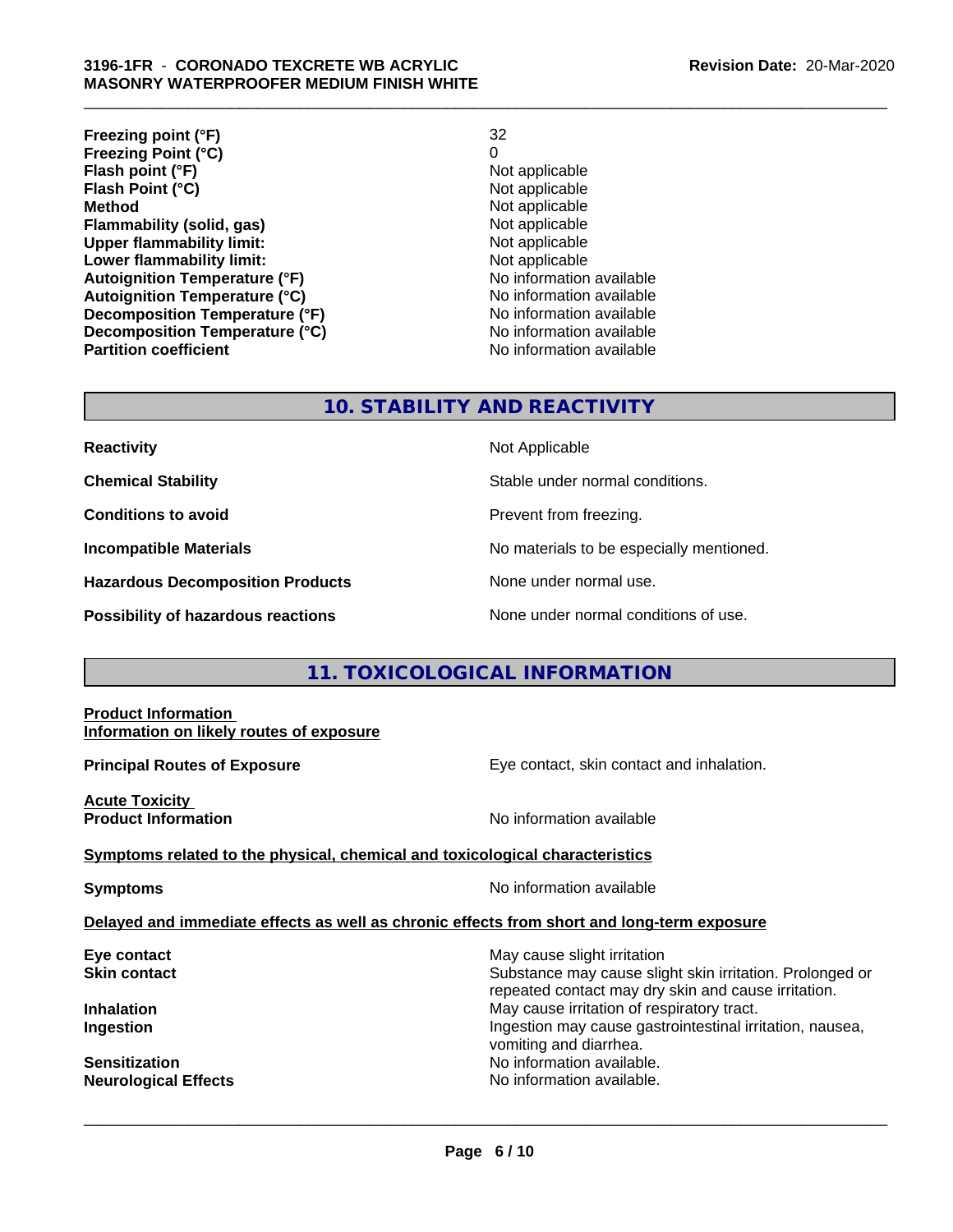| <b>Mutagenic Effects</b>        | Suspected of causing genetic defects.                                         |
|---------------------------------|-------------------------------------------------------------------------------|
| <b>Reproductive Effects</b>     | May damage fertility or the unborn child.                                     |
| <b>Developmental Effects</b>    | No information available.                                                     |
| <b>Target organ effects</b>     | No information available.                                                     |
| <b>STOT - single exposure</b>   | No information available.                                                     |
| <b>STOT - repeated exposure</b> | Causes damage to organs through prolonged or repeated<br>exposure if inhaled. |
| Other adverse effects           | No information available.                                                     |
| <b>Aspiration Hazard</b>        | No information available.                                                     |

#### **Numerical measures of toxicity**

#### **The following values are calculated based on chapter 3.1 of the GHS document**

**ATEmix (oral) ATEmix** (oral)

**Component Information**

| Chemical name                       | Oral LD50             | Dermal LD50                         | Inhalation LC50 |
|-------------------------------------|-----------------------|-------------------------------------|-----------------|
| Titanium dioxide                    | $> 10000$ mg/kg (Rat) |                                     |                 |
| 13463-67-7                          |                       |                                     |                 |
| Carbamic acid.                      | $>$ 5050 mg/kg (Rat)  | $> 10000$ mg/kg (Rabbit) = 2 g/kg ( |                 |
| 1H-benzimidazol-2-yl-, methyl ester | $= 6400$ mg/kg (Rat)  | $Rat$ = 8500 mg/kg (Rabbit)         |                 |
| 10605-21-7                          |                       |                                     |                 |

#### **Chronic Toxicity**

#### **Carcinogenicity**

*The information below indicateswhether each agency has listed any ingredient as a carcinogen:.*

| <b>Chemical name</b> | <b>IARC</b>                    | <b>NTP</b>             |
|----------------------|--------------------------------|------------------------|
|                      | 2B - Possible Human Carcinogen |                        |
| Titanium dioxide     |                                |                        |
|                      | 1 - Human Carcinogen           | Known Human Carcinogen |
| Silica, crystalline  |                                |                        |

• Crystalline Silica has been determined to be carcinogenic to humans by IARC (1) when in respirable form. Risk of cancer depends on duration and level of inhalation exposure to spray mist or dust from sanding the dried paint.

• Although IARC has classified titanium dioxide as possibly carcinogenic to humans (2B), their summary concludes: "No significant exposure to titanium dioxide is thought to occur during the use of products in which titanium dioxide is bound to other materials, such as paint."

#### **Legend**

IARC - International Agency for Research on Cancer NTP - National Toxicity Program OSHA - Occupational Safety & Health Administration

**12. ECOLOGICAL INFORMATION**

#### **Ecotoxicity Effects**

The environmental impact of this product has not been fully investigated.

#### **Product Information**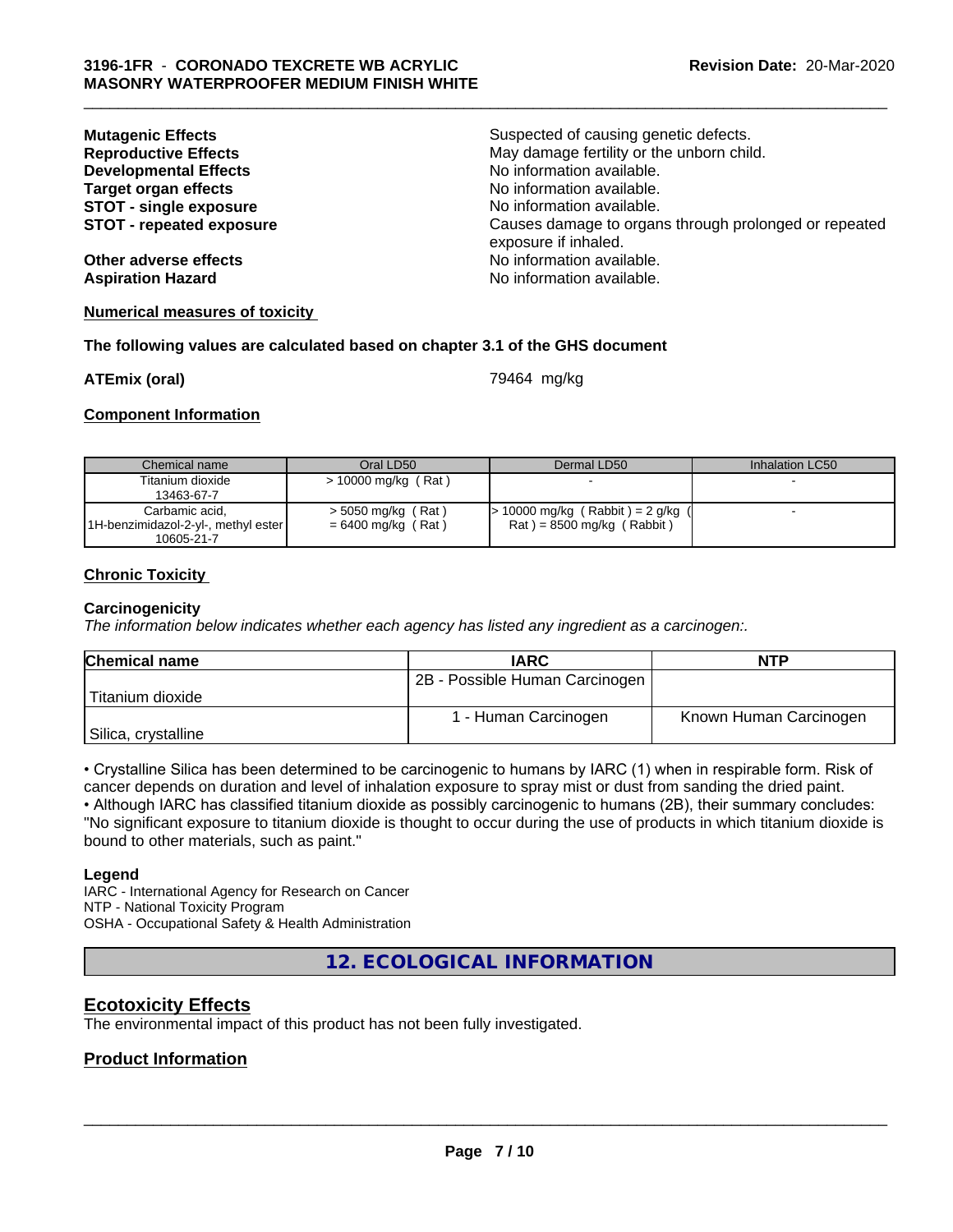### **Acute Toxicity to Fish**

No information available

### **Acute Toxicity to Aquatic Invertebrates**

No information available

#### **Acute Toxicity to Aquatic Plants**

No information available

#### **Persistence / Degradability**

No information available.

#### **Bioaccumulation**

No information available.

#### **Mobility in Environmental Media**

No information available.

#### **Ozone**

No information available

#### **Component Information**

#### **Acute Toxicity to Fish**

Titanium dioxide  $LC50:$  > 1000 mg/L (Fathead Minnow - 96 hr.) Carbamic acid, 1H-benzimidazol-2-yl-, methyl ester LC50: 1.5 mg/L (Rainbow Trout - 96 hr.)

#### **Acute Toxicity to Aquatic Invertebrates**

Carbamic acid, 1H-benzimidazol-2-yl-, methyl ester LC50: 0.22 mg/L (water flea - 48 hr.)

# **Acute Toxicity to Aquatic Plants**

No information available

# **13. DISPOSAL CONSIDERATIONS**

**Waste Disposal Method Dispose of in accordance with federal, state, provincial,** and local regulations. Local requirements may vary, consult your sanitation department or state-designated environmental protection agency for more disposal options.

# **14. TRANSPORT INFORMATION**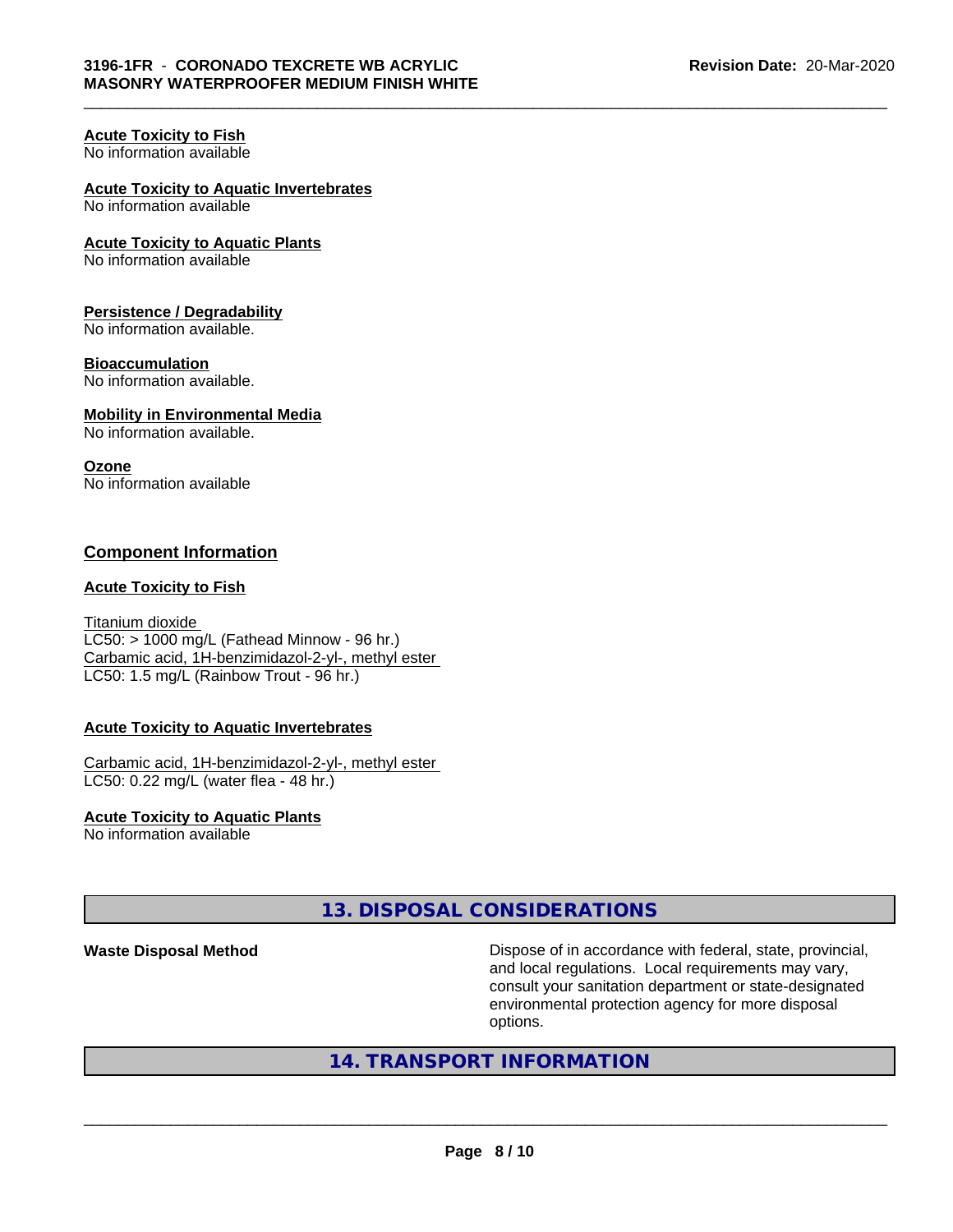**TDG** Not regulated

**ICAO / IATA** Not regulated

**IMDG / IMO** Not regulated

# **15. REGULATORY INFORMATION**

### **International Inventories**

| <b>TSCA: United States</b> | Yes - All components are listed or exempt. |
|----------------------------|--------------------------------------------|
| <b>DSL: Canada</b>         | Yes - All components are listed or exempt. |

### **National Pollutant Release Inventory (NPRI)**

#### **NPRI Parts 1- 4**

This product contains the following Parts 1-4 NPRI chemicals:

*None*

# **NPRI Part 5**

This product contains the following NPRI Part 5 Chemicals:

*None*

#### **WHMIS Regulatory Status**

This product has been classified in accordance with the hazard criteria of the Hazardous Products Regulations (HPR) and the SDS contains all the information required by the HPR.

**16. OTHER INFORMATION**

**HMIS** - **Health:** 2\* **Flammability:** 0 **Reactivity:** 0 **PPE:** -

#### **HMIS Legend**

- 0 Minimal Hazard
- 1 Slight Hazard
- 2 Moderate Hazard
- 3 Serious Hazard
- 4 Severe Hazard
- \* Chronic Hazard

X - Consult your supervisor or S.O.P. for "Special" handling instructions.

*Note: The PPE rating has intentionally been left blank. Choose appropriate PPE that will protect employees from the hazards the material will present under the actual normal conditions of use.*

*Caution: HMISÒ ratings are based on a 0-4 rating scale, with 0 representing minimal hazards or risks, and 4 representing significant hazards or risks. Although HMISÒ ratings are not required on MSDSs under 29 CFR 1910.1200, the preparer, has chosen to provide them. HMISÒ ratings are*